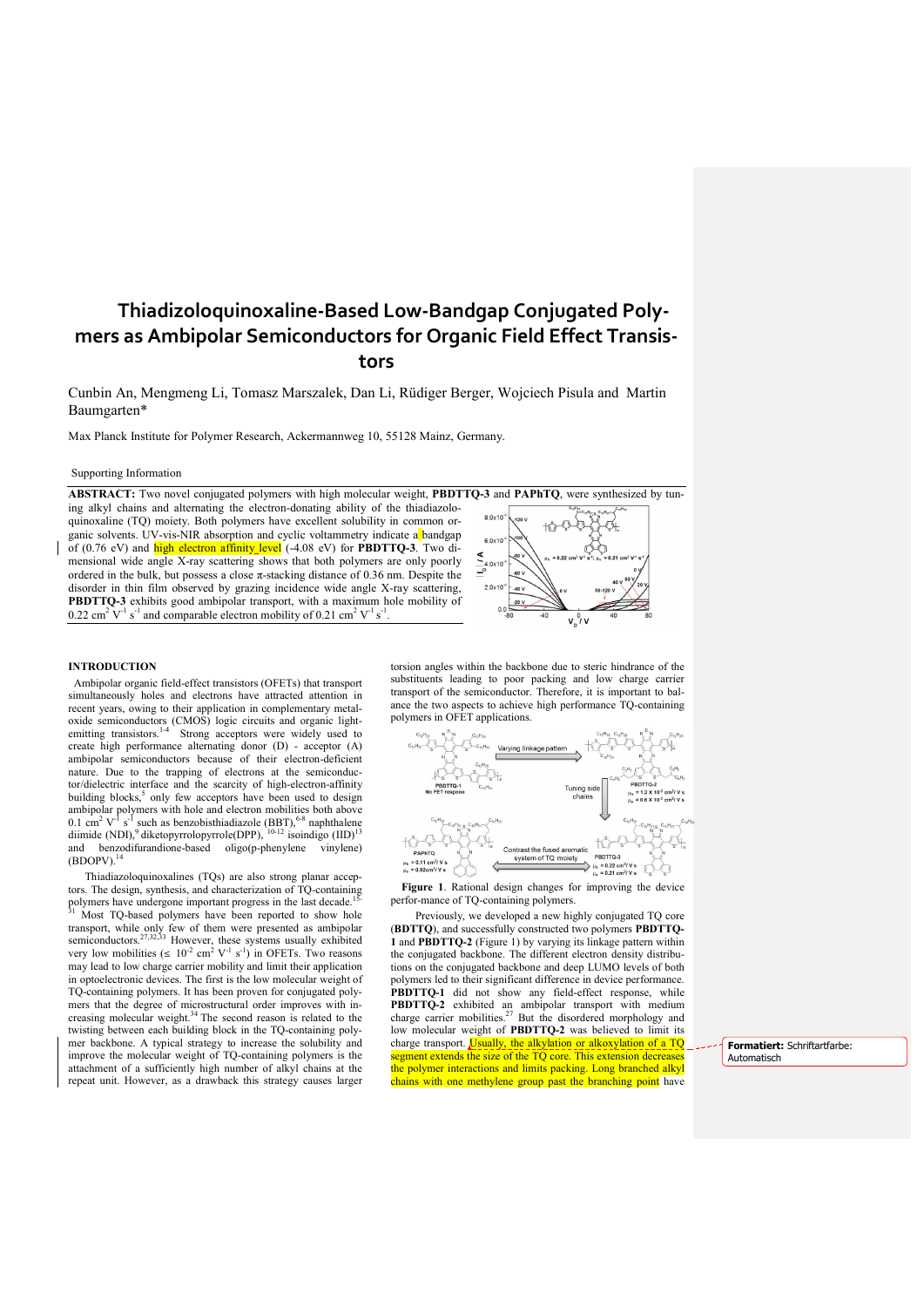been elaborated in other large  $\pi$ -conjugated acceptors and proven to play a key role not only in increasing the molecular weight and the solubility of the polymers but also in influencing the microstructural morphology and charge carrier transport.<sup>7-9, 35,36</sup> To improve the interaction of TQ polymers, we developed a new benzodithiophene condensed TQ unit (BDTTQ-3) with excellent solubility in common organic solvents, by removing all of alkyl chains from TQ unit and replacing linear alkyl chains using a pair of 2-decyl-tetradecyl alkyl chains in the neighboring thiophene units. Additionally, another new acenaphthylene condensed TQ core (APhTQ) was also developed for comparison with BDTTQ-3 (Scheme 1).

Herein, we report the design and synthesis of two D-A polymers PBDTTQ-3 and PAPhTQ (Figure 1) and their enhanced device performance compared to PBDTTQ-2. For both polymers, 2-decyl-tetradecyl alkyl chains with branching positions one carbon away from the polymer main chain on thiophenes adjacent to the acceptors are crucial for tuning the attractive forces and improving the solubility of the macromolecules. More importantly, this approach minimizes steric interactions and promotes the polymer backbone coplanarity, which facilitates charge carrier transport. In this study, PBDTTO-3 shows significantly improved and balanced holes and electrons mobilities as high as 0.22 and 0.21 cm<sup>2</sup>  $V^{-1}$  s<sup>-1</sup>, respectively. **PAPhTQ** exhibits also ambipolarity with slightly lower maximum mobilities of 0.11 cm<sup>2</sup>  $V^{-1}$  s<sup>-1</sup> for holes and  $0.02 \text{ cm}^2 \text{ V}^{-1} \text{ s}^{-1}$  for electrons. Additionally, the influence of the fused aromatic system in the TQ moiety on the device performance was studied.

# EXPERIMENTAL SECTION

Synthetic details. All chemicals and reagents were used as received from commercial sources without further purification unless stated otherwise. Intermediates 2-decyl-tetradecylbromide  $(1)$ ,<sup>37</sup> 4,7-dibromo-5,6-dinitro-2,1,3-benzothiadiazole  $(5)$ , <sup>33</sup> ben $z_0[2,1-b:3,4-b']$ dithiophene-4,5-dione  $(8)^{38}$  and  $5,5'$ bis(trimethylstannyl) -2,2'-bithiophene (12)<sup>39</sup>were prepared according to the literature procedures.

 3-(2-Decyltetradecyl)thiophene (3). Magnesium turnings (0.7 g, 29 mmol), a catalytic amount of iodine, and 30 mL of dry THF were mixed in a 100 mL of flask and heated to 80 °C under Argon. A solution of 2-decyl-tetradecylbromide (10 g, 24 mL) in 20 mL of dry THF was added dropwise into the flask within 30 min. The resulting mixture was refluxed overnight, then cooled down to room temperature. The grey solution was transferred into a dry constant pressure funnel and added dropwise into a dry THF (20 mL) solution of 3-bromothiophene (3.9 g, 24 mmοl) and Ni(dppp)Cl<sub>2</sub> (316 mg, 0.58 mmol) at room temperature. The mixture was heated to reflux overnight under argon. The mixture was then cooled down and then 1 N HCl was added to quench excess Grignard reagent. The crude product was extracted with diethyl ether (3×20 mL). The combined organic phases were dried with MgSO<sub>4</sub>, and the solvent was removed under reduced pressure to afford dark oil, which was purified by column chromatography eluting with hexane to give 5.1 g (colorless oil, 51%) of compound 3. <sup>1</sup>H NMR: (250 MHz, CD<sub>2</sub>Cl<sub>2</sub>, ppm) δ 7.25-7.22 (m, 1H), 6.93-6.90 (m, 2H), 2.58-2.55 (d, 2H, *J* = 7.5 Hz), 1.63-1.58 (m, 1H), 1.35-1.22 (br, 40H), 0.91-0.86 (t, 6H, *J* = 5.0 Hz, *J* = 7.5 Hz). <sup>13</sup>C NMR (62.5 MHz, CD<sub>2</sub>Cl<sub>2</sub>, ppm) δ 142.48, 129.24, 125.10, 121.02, 39.38, 35.04, 33.72, 32.38, 30.44, 30.17, 30.14, 30.11, 29.81, 28.99, 23.14, 14.34. HRMS (ESI+): m/z calc. 421.3868, found 421.3874.

2-Trimethylstannyl-4-(2-decyltetradecyl)thiophene (4). 3-(2- Decyltetradecyl)thiophene (3.63 g, 8.63 mmol) and *N*,*N*,*N'*,*N'* tetramethylethylenediamine (TMEDA, 1.42 mL, 9.49 mmol) were dissolved in 36 mL of anhydrous THF. The mixture was cooled down to  $0^{\circ}$ C, and n-BuLi (5.93 mL, 9.49 mmol, 1.6 M in hexane) was added slowly over 10 min. The resulting solution was stirred for 5 min at 0 °C and warmed to room temperature over 30 min. The mixture was cooled down to  $0^{\circ}$ C again, and trimethyltin chloride (9.49 mL, 9.49 mmol, 1 M in hexane) was added dropwise. The mixture was stirred for 30 min at 0 °C and warmed to room temperature. After two hours, the resulting solution was poured into water and extracted with diethyl ether. The combined organic phases were washed with brine, dried with MgSO<sub>4</sub>, and filtered. The filtrate was concentrated under reduced pressure to obtain compound 3 (4.8 g, yellow oil, 95%). This crude product was used for next step without further purification. <sup>1</sup>H NMR: (250) MHz, CD<sub>2</sub>Cl<sub>2</sub>, ppm) δ 7.16 (s, 1H), 6.98 (s, 1H), 2.59-2.56 (d, 2H, *J* = 7.5 Hz), 1.63-1.58 (m, 1H), 1.34-1.22 (br, 40H), 0.91-0.85 (t, 6H,  $J = 7.5$  Hz), 0.34(s, 9H). <sup>13</sup>C NMR (62.5 MHz, CD<sub>2</sub>Cl<sub>2</sub>, ppm) δ 143.71, 137.73, 137.27, 126.92, 39.56, 34.77, 33.90, 32.51, 30.59, 30.28, 30.25, 29.95, 27.13, 23.27, 14.48, -8.12.

 4,7-Bis(4-(2-decyltetradecyl)thiophen-2-yl)-5,6 dinitrobenzo[c][1,2,5]thiadiazole (6). 4,7-Dibromo-5,6 dinitrobenzodiazole (5) (1.23g, 3.2 mmol), compound 4 (4.30 g, 7.40 mmol), and  $Pd(PPh<sub>3</sub>)Cl<sub>2</sub>$  (225 mg, 0.32 mmol) were dissolved in 40 mL of anhydrous THF under argon. The resulting solution was stirred for 16 h at 80 °C. The solvent was removed under reduced pressure to afford a dark-red oil, which was purified by column chromatography to give 2.42 g (red solid, 71%) of compound 6. <sup>1</sup>H NMR (250 MHz, CD<sub>2</sub>Cl<sub>2</sub>, ppm) δ 7.34 (s, 2H), 7.32 (s, 2H), 2.65 (d, *J* = 7.50 Hz, 4H), 1.69-1.63 (m, 2H), 1.29- 1.27 (m, 80H), 0.91-0.86 (t, *J* = 7.50 Hz, *J* = 5.0 Hz, 12H). 13C NMR (62.5 MHz, CD<sub>2</sub>Cl<sub>2</sub>, ppm) δ 152.59, 143.57, 141.97, 133.16, 129.45, 127.69, 121.85, 39.40, 34.94, 33.66, 32.37, 30.41, 30.14, 30.10, 29.80, 27.04, 23.13, 14.33. HRMS (ESI+ Na): m/z calc. 1085.6961, found 1085.6981.

BDTTQ-3. Compound 6 (0.5 g, 0.47 mmol) and fine iron powder (311 mg, 5.55 mmol) in acetic acid (15 mL) was stirred for 5 h at 75 C under argon. The reaction mixture was cooled down to room temperature, precipitated in 5% aqueous NaOH and extracted with diethyl ether. The combined organic layers were washed with brine, dried with MgSO4 and the solvent was removed under reduced pressure to give

Formatiert: Schriftartfarbe: Automatisch

Formatiert: Schriftartfarbe: Automatisch

Formatiert: Schriftartfarbe: Automatisch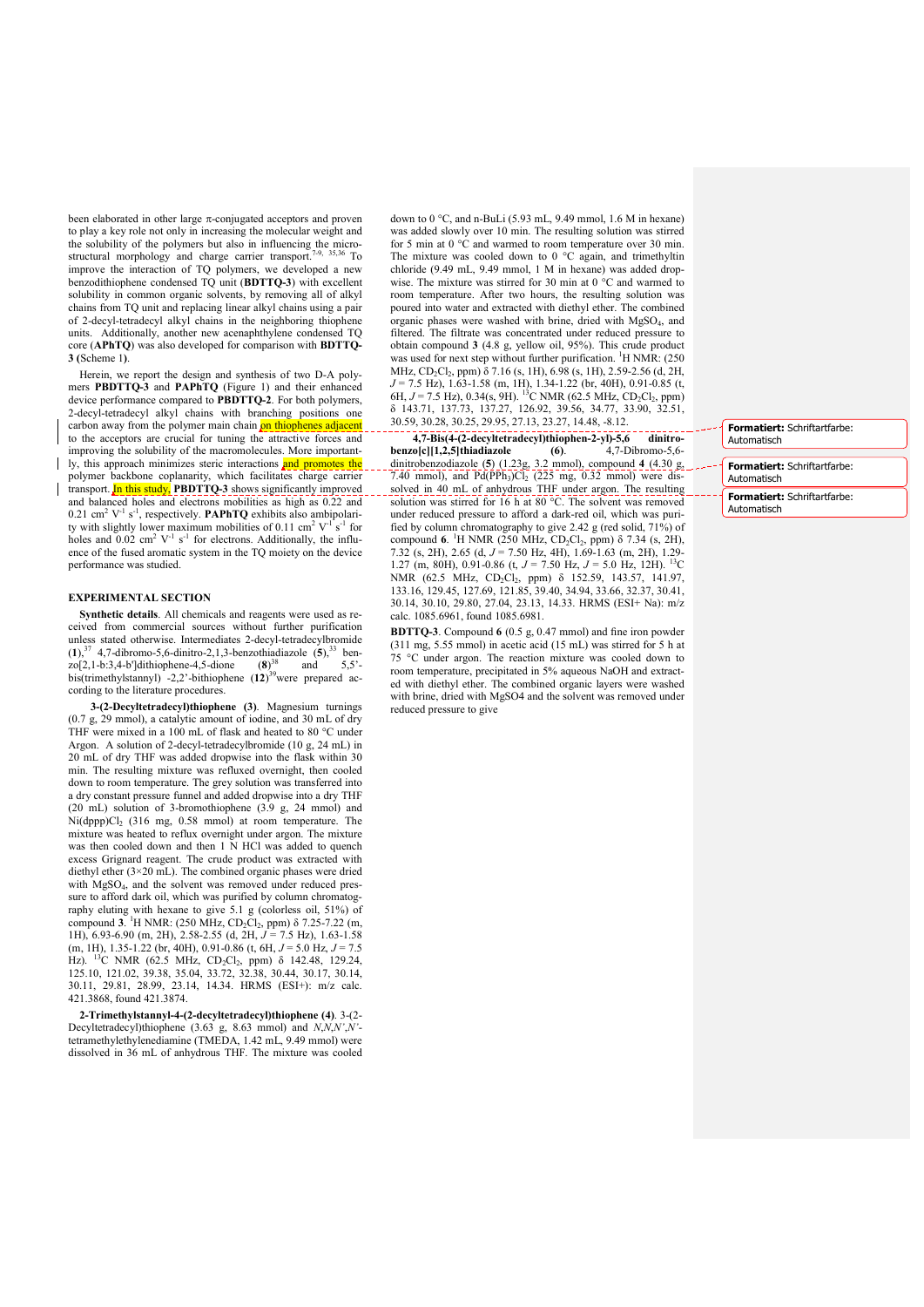

<sup>a</sup>Reagents and conditions: (i) Mg, I2, THF; (ii) 3-bromothiophene, Ni(dppp)Cl2, THF, 51%; (iii) TMEDA, n-BuLi, THF, (CH3)3SnCl, 95%; (iv) Pd(PPh3)Cl2, THF, 71%; (v) Fe, CH3COOH; (vi) CH3COOH, benzo[2,1-b:3,4-b']dithiophene-4,5-dione, 71% (two steps); CH3COOH, acenaphthylene-1,2-dione 62% (two steps); (vii)<br>NBS, THF, 91% for **Br2-BDTTQ-3**, 91% for **Br2-APhTQ**; (viii)Chlorobenz

corresponding diamine 7 with deep dark oil. This crude product was added into acetic acid (15 mL) solution of benzo[2,1-b:3,4 b']dithiophene-4,5-dione (103 mg, 0.47 mmol).The mixture was heated to 80 °C overnight under argon. After cooling down to room temperature, the mixture was poured into 100 mL 5% aqueous NaOH and extracted with dichloromethane. The combined organic phases were dried with MgSO4 and filtered. The filtrate was concentrated and purified by column chromatography eluting with hexane dichloromethane  $(3:1)$  to give 0.4 g (green solid, two steps 71%) of **BDTTQ-3**. <sup>1</sup>H NMR (250 MHz,  $CD_2Cl_2$ , ppm)  $\delta$ 8.86 (d, *J* = 1.25 Hz, 2H), 8.22 (d, *J* = 5.0 Hz, 2H), 7.40 (d, *J* = 5.0 Hz, 2H), 7.13 (d, *J* = 2.5 Hz, 2H), 2.65 (d, *J* = 7.50 Hz, 4H),1.82-1.75 (m, 2H), 1.41-1.23 (m, 80H), 0.88-0.82 (t, *J* = 7.50 Hz, 12H). 13C NMR (62.5 MHz, CDCl*3*, ppm) δ 151.00, 141.44, 139.73, 137.38, 136.09, 135.58, 135.15, 134.76, 128.13, 127.15, 124.56, 120.42, 39.21, 35.18, 33.60, 32.09, 30.38, 29.96, 29.92, 29.90, 29.87, 29.84, 29.56, 29.53, 26.94, 22.85, 14.28. HRMS (ESI+): m/z calc. 1187.7099, found 1187.7086.

 $Br<sub>2</sub>-BDTTQ-3$ .  $BDTTQ-3$  (150 mg, 0.126 mmol) was dissolved in 15 mL THF at room temperature. NBS (51.7 mg, 0.29 mmol) was carefully added into the solution in small batches under dark. The mixture was stirred for 5 h. After removing the solvent under reduced pressure, the residue was purified by column chromatography to give  $Br_2-BDTTQ-3$  as a green solid (154 mg, 91%). <sup>1</sup>H NMR (250 MHz, CDCl<sub>3</sub>, ppm) δ 8.56 (s, 2H), 7.62  $(d, J=5.0$  Hz, 2H), 7.10  $(d, J=5.0$  Hz, 2H), 2.50  $(d, J=7.50$  Hz, 4H),1.82-1.74 (m, 2H), 1.25-1.23 (br, 80H), 0.88-0.83 (t, J=7.50 Hz, 12H). <sup>13</sup>C NMR (62.5 MHz, CDCl<sub>3</sub>, ppm) δ 149.98, 140.17, 138.66, 137.20, 135.56, 134.60, 133.78, 133.71, 126.66, 124.29, 119.34, 118.72, 38.78, 34.30, 33.59, 32.13, 32.11, 30.49, 30.08, 30.03, 29.98, 29.94, 29.88, 29.60, 29.57, 26.86, 22.87, 14.30. HRMS (ESI+): m/z calc. 1343.5310, found 1343.5322.

APhTQ. Compound 6 (0.5 g, 0.47 mmol) and fine iron powder (311 mg, 5.55 mmol) in acetic acid (15 mL) was stirred for 5 h at 75 °C under Argon. The reaction mixture was cooled down to room temperature, precipitated in 5% aqueous NaOH and extracted with diethyl ether. The combined organic layers were washed with brine, dried with  $MgSO_4$  and the solvent was removed under reduced pressure to give corresponding diamine 7 with deep dark oil. This crude product was directly added into acetic acid (15 mL) solution of acenaphthylene-1,2-dione (85.6 mg, 0.47 mmol). The mixture was heated to 80  $^{\circ}$ C overnight under argon. After cooling down to room temperature, the mixture was poured into 100 mL 5% aqueous NaOH and extracted with dichloromethane. The combined organic phases were dried with  $MgSO<sub>4</sub>$  and filtered. The filtrate was concentrated and purified by column chromatography eluting with hexane dichloromethane (3:1) to give 0.34 g (green solid, two steps 62%) of APhTQ. <sup>1</sup>H NMR (250) MHz, CD2Cl2, ppm) δ 8.86 (s, 2H), 8.32 (d, J=5.0 Hz, 2H), 8.09 (d, J=7.5 Hz, 2H), 7.81 (t, J=7.5 Hz, 2H), 7.23 (s, 2H), 2.71 (d, J=7.50 Hz, 4H), 1.82-1.77 (m, 2H), 1.26-1.23 (br, 80H), 0.87-0.82 (t, J=7.50 Hz, 12H). <sup>13</sup>C NMR (62.5 MHz, CDCl<sub>3</sub>, ppm)  $\delta$  153.19, 151.91, 141.41, 139.34, 135.78, 135.54, 135.50, 131.56, 130.27, 129.64, 128.84, 127.82, 122.64, 122.27, 39.19, 35.16, 33.57, 32.08, 30.33, 29.96, 29.92, 29.89, 29.85, 29.83, 29.54, 29.52, 26.91, 22.84, 14.28. HRMS (ESI+): m/z calc. 1149.7814 found 1149.7826.

Br<sub>2</sub>-APhTQ. APhTQ (207 mg, 0.18 mmol) was dissolved in 15 mL THF atroom temperature. NBS (73.7 mg, 0.41 mmol) was carefully added into the solution in small batches under dark. The mixture was stirred for 5 h. After removing the solvent under reduced pressure, the residue was purified by column chromatography to give  $Br2$ -APhTQ as a green solid (200 mg, 91%). <sup>1</sup>H NMR (250 MHz, CD2Cl2, ppm) δ 8.43 (s, 2H), 7.71 (d, J=10.0 Hz, 2H), 7.42 (d, J=5.0 Hz, 2H), 7.32 (t, J=7.5 Hz, 2H), 2.36 (d, J=5.0 Hz, 4H), 1.75-1.67 (m, 2H), 1.35-1.24 (br, 80H), 0.89-0.80 (t, J=7.50 Hz, 12H). <sup>13</sup>C NMR (62.5 MHz, CDCl<sub>3</sub>, ppm)  $\delta$  152.34, 150.98, 140.17, 138.95, 135.65, 134.67, 134.26, 130.75, 129.98, 129.53, 128.71, 122.73, 120.72, 119.20, 38.73, 34.28, 33.60, 32.11, 32.09, 30.40, 30.01, 29.98, 29.94, 29.91, 29.89, 29.85, 29.57, 29.54, 26.83, 22.85, 14.28. HRMS (ESI+): m/z calc. 1305.6025, found 1305.6067.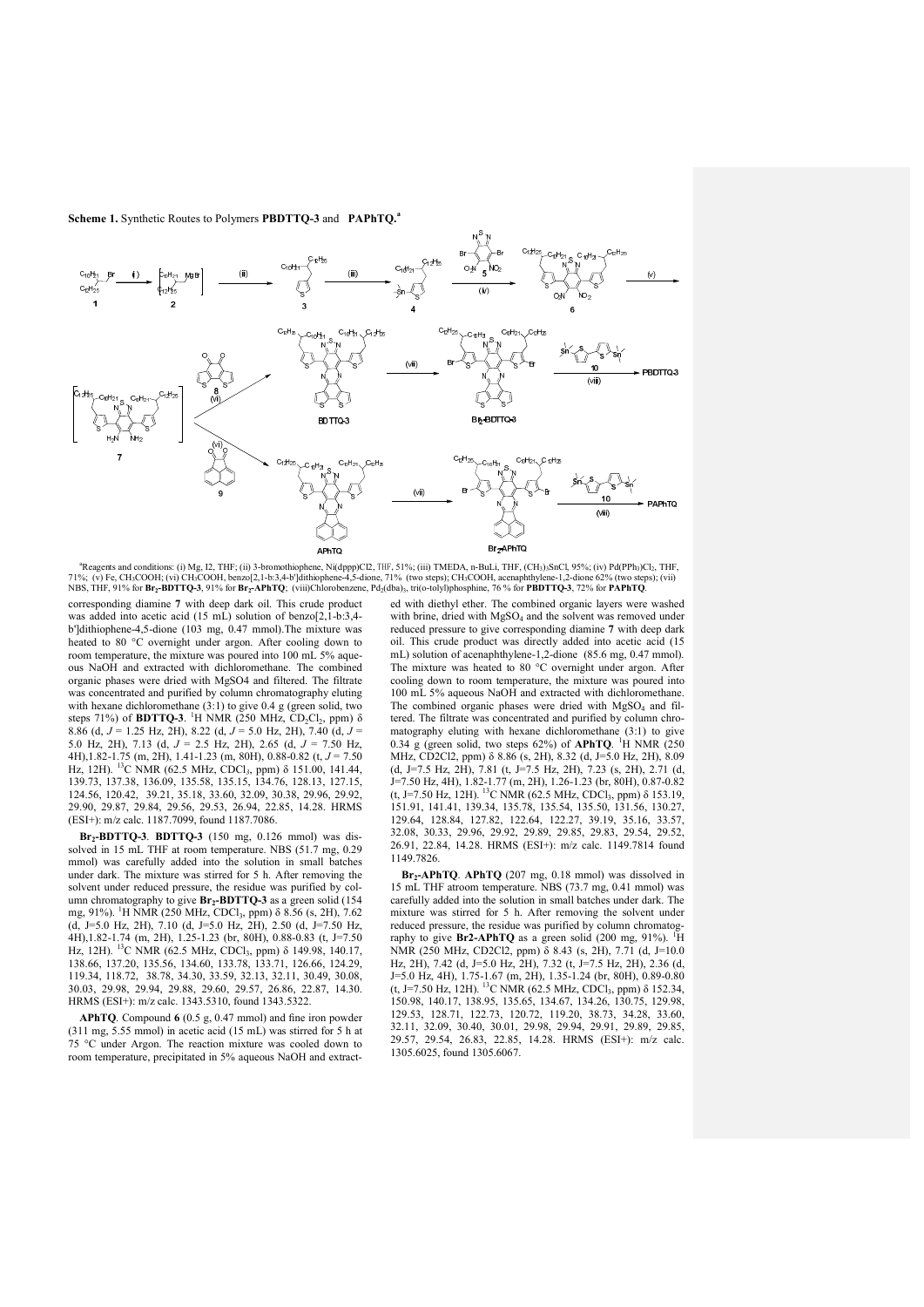**PBDTTO-3.**  $\frac{Br_2-BDTTO-3}{}$  (0.1 mmol), compound  $\frac{10}{10}$  (0.1) mmol), chlorobenzene (8 mL) were placed in a 50 mL Schlenk tube. The mixture was purged with argon for 5 min, and then 5.5 mg of tris(dibenzylideneacetone)dipalladium(0)  $(\overrightarrow{Pd_2(dba)}_3)$  and 7.3 mg of tri(o-tolyl)phosphine  $(P(o$ -tolyl)<sub>3</sub>) were added. Then the mixture was heated up to 110  $^{\circ}$ C under argon for 3 days. The polymer was end-capped with tributylphenylstannane and bromobenzene in sequence. After cooling to room temperature, the reaction mixture was poured into methanol. The polymer was filtered and subjected to Soxhlet extraction with methanol, acetone, hexane, dichloromethane and chloroform. The chloroform fraction was collected and added 30 mL of sodium diethyldithiocarbamate aqueous solution (1 g/100 ml), the mixture was heated to 60 °C with vigorous stirring for 2 h. The mixture was separated and organic phase was washed with water for 3 times. The chloroform solution was concentrated and precipitated in methanol. The target polymer was collected by filtration and dried in vacuum to afford a black solid 102.7 mg (76%). molecular weight by GPC:  $M_n = 76.3K$  (g/mol), PDI = 3.64. Anal. Calcd for C80H108N4S7: C, 71.20; H, 8.07; N, 4.15; S, 16.58. Found: C, 70.66; H, 8.38; N, 3.98; S, 16.04.

PAPhTQ. This polymer was prepared from **Br<sub>2</sub>-APhTQ** and compound 10 in similar procedure to PBDTTQ-3 as a black solid 94.6 mg (72%). molecular weight by GPC:  $M_n = 100.9K$  (g/mol), PDI = 6.48. Anal. Calcd for C82H110N4S5: C, 75.09; H, 8.45; N, 4.27; S, 12.19. Found: C, 74.73; H, 8.91; N, 4.01; S, 11.61.

## RESULT AND DISCUSSION

Synthesis and Characterization. The synthesis of the two monomers and their corresponding polymers is illustrated in Scheme 1. Grignard reagent 2 was prepared from 2-decyltetradecylbromide (1) and was converted to 4 by first introducing branched alkyl chains via a Kumada coupling then performing stanylation. After Stille coupling reaction between 4 and 5, the corresponding dinitro 6 was obtained. Diamine 7 was synthesized by reduction of compound 6, and then directly converted to the corresponding monomers BDTTQ-3 and APhTQ via a condensation coupling with benzo[2,1-b:3,4-b']dithiophene-4,5-dione (8) and acenaphthylene-1,2-dione (9). Consequently, monomers  $Br_2$ -**BDTTO-3 and Br<sub>2</sub>-APhTO** were then obtained by dibromination of BDTTQ-3 and APhTQ. Both polymers were prepared via Stille coupling between  $Br_2-BDTTQ-3$  or  $Br_2-APhTQ$  and distannylbithiophene 12. The detailed synthesis is depicted in the experimental section.

Both polymers possess good solubility in chloroform, tetrahy-<br>drofuran and chlorobenzene. The number-average molecular and chlorobenzene. The number-average molecular weights (Mn) of the polymers were 76.3 K and 100.9 K, with a polydispersity index (PDI) of 3.64 and 6.48 for PBDTTQ-3 and PAPhTQ, respectively, determined by GPC method using polystyrene as standard and tetrahydrofuran as eluent at 30 °C (Table 1). The relatively large polydispersity index (PDI) of both polymers might originate from the aggregation in solution. The same issue was also reported for other polymers. $36,40$  But the  $new$  polymers have high molecular weights and they are sufficiently soluble for solution processing into thin film. Additionally, both polymers demonstrated excellent thermal stability, with 5% weight loss upon heating at 415 °C (Figure S1).



Figure 2. UV-Visible-NIR absorption spectra of the polymers in chloroform s<br>lution and in film

Optical and Electrochemical Properties. UV-vis-NIR absorption spectra of the polymers in solution and in film are shown in Figure 2. The relevant data are summarized in Table 1. **PBDTTQ-3** exhibits an absorption maximum ( $\lambda_{\text{max}}$ ) at 1206 nm in solution corresponding to a large red-shift of 278 nm as compared to that of **PBDTTQ-2**. On the other hand, the intensity of the lower energy band of **PBDTTQ-3** is significantly higher than that of PBDTTQ-2 (not shown). This could be attributed to improved backbone coplanarity, leading to enhanced intramolecular charge transfer in solution of PBDTTQ-3 after reducing the number of alkyl chains relative to PBDTTQ-2. Compared to **PBDTTQ-3**, the  $\lambda_{\text{max}}$  of **PAPhTQ** reveals a blue shift of 201 nm indicating that the condensed acenaphthylene with TQ APhTQ has a larger HOMO-LUMO gap than the benzo[2,1-b:3,4b']dithiophene condensed TQ in BDTTQ-3. This leads to the larger bandgap of PAPhTQ compared to PBDTTQ-3. Thin films were prepared by drop-casting onto glass slides from chloroform solution. Both polymers displayed red-shifts of 64 and 67 nm at <sub>max</sub> compared with those in solution suggesting aggregation in solid state. The optical bandgaps are 0.76 and 0.99 eV, calculated according to the absorption onset of the solid films for PBDTTQ-3 and PAPhTQ, respectively. These results demonstrate that modifying the alkyl chains and changing the aromatic condensed TQ core are effective tools in tuning the bandgaps of the polymers.

The electrochemical behaviour of both monomers and polymers were determined from cyclic voltammetry (CV) (Figure S2 and S3). The data of polymers were collected in Table 1. To avoid the electron withdrawing effects of bromine cyclic voltammetry of the acceptors, **BDTTQ-3** and **APhTQ** were carried out<br>The electron affinity (EA) of **BDTTQ-**3 electron affinity (EA) of **BDTTQ-3** 

Table 1. Molecular weights, optical absorption, electrochemical properties and field-effect mobilities of PBDTTQ-3 and PAPhTQ.

| Polymer  | $M_n/M_w$<br>(kg/mol) <sup>a</sup> | m<br>1 d<br>$(^{\circ}C)^{b}$ | $\lambda_{\text{abs}}(nm)$<br>soln. <sup>c</sup> | $\lambda_{\rm abs}(nm)$<br>film <sup>d</sup> | $E_{\rm g}^{\rm opt}$<br>$(eV)^d$ | <b>ID</b><br>(eV) <sup>e</sup> | EA<br>$(eV)^e$ | µh max, ave<br>$\rm (cm^2~V^{1}~s^{1})$ | $\mu_{c, max, ave}$<br>$(cm2 V-1 s-1)$ |
|----------|------------------------------------|-------------------------------|--------------------------------------------------|----------------------------------------------|-----------------------------------|--------------------------------|----------------|-----------------------------------------|----------------------------------------|
| PBDTTO-3 | 76.3/277.3                         | 415                           | 1206                                             | 1270                                         | 0.76                              | $-5.05$                        | $-4.08$        | $0.22, 0.19(\pm 0.03)$                  | $0.21.0.10(\pm 0.07)$                  |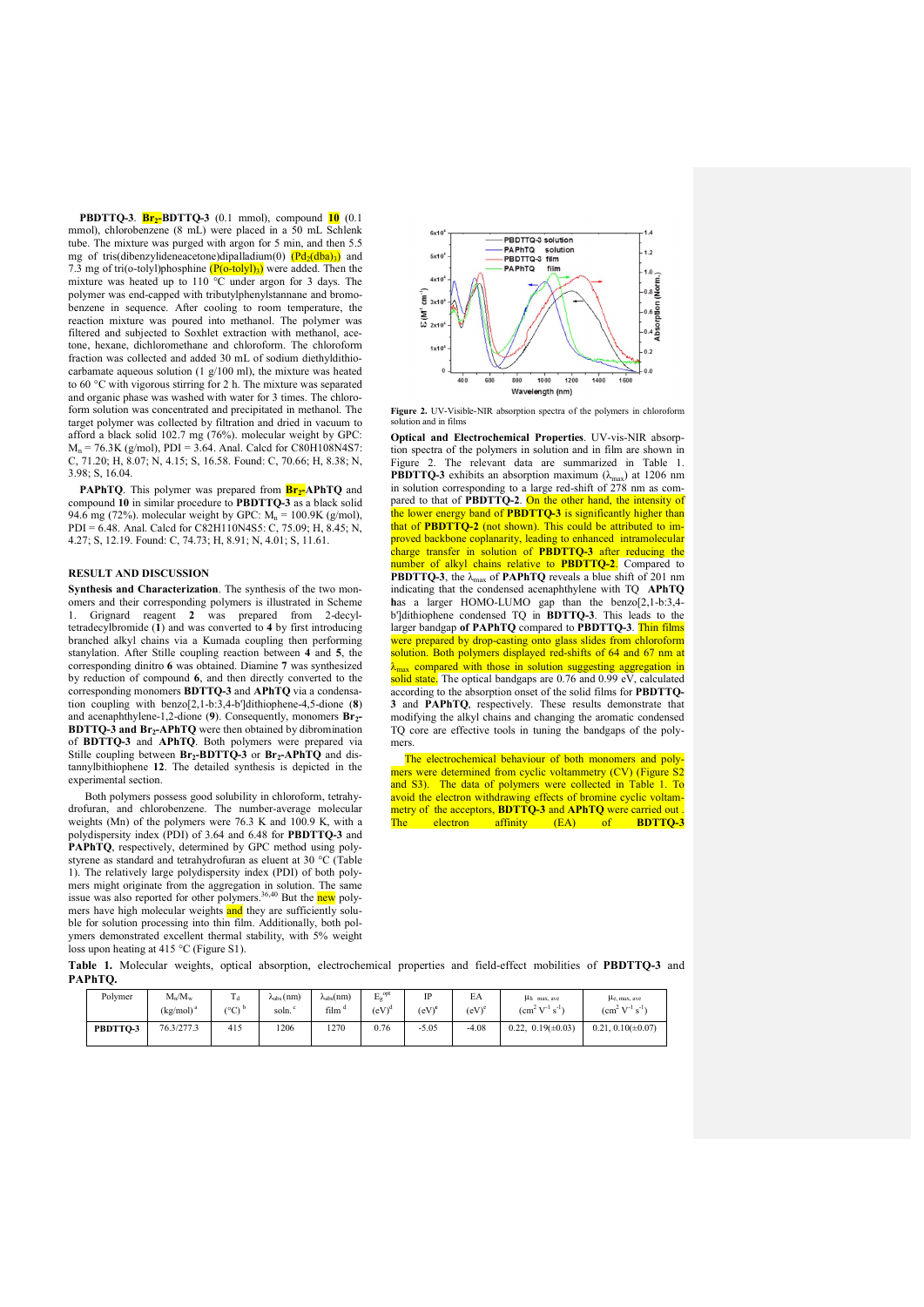| PAPhTO | 100.9/654.5    | .<br>-415 | 1005        | 1072 | 00 ۲<br>v., | 5.10<br>- 1 | 3.94<br>$\overline{\phantom{0}}$ | $0.10(\pm 0.02)$<br>0.11. | $0.02(\pm 0.01)$<br>0.02, |
|--------|----------------|-----------|-------------|------|-------------|-------------|----------------------------------|---------------------------|---------------------------|
| $\sim$ | <b>COLLANS</b> |           | <b>Draw</b> |      |             |             | $\sim$                           | $m - i$                   | 5.78                      |

"Determined by GPC in THF using polystyrene standards; <sup>b</sup>Temperature of decomposition corresponding to 5% weight loss from TGA analysis under N2 with the heating rate of 10 °C/min; 'Dissolved in choloform (c = 10<sup>-5</sup> M);

estimated from the reduction onset potential<sup>41</sup> is  $-3.92$  eV, which is higher than that of  $APhTQ$  (-3.73 eV). This proved that BDTTQ-3 is a stronger electron acceptor than APhTQ. Polymers thin film CV provided the EA values of -4.08 and -3.94 eV for PBDTTQ-3 and PAPhTQ, respectively, whereas the ionization potential (IP) values of -5.05 eV for PBDTTQ-3 and -5.10 eV for **PAPhTQ**. These results proved that the benzodithiophene group made this TQ derivativebecome a stronger electron acceptor than acenaphthylene on the TQ segment, resulting in the lower EA of PBDTTQ-3 compared to PAPhTQ. The EA of PBDTTQ-3 was found around  $0.14$  eV lower than that of **PAPhTQ**, while the IF of the two polymers were nearly equivalent due to a dominant contribution of the tetrathiophene units to the IP for each polymer. Both polymers exhibited two reversible reductions and low EA indicating their potential for electron charge carrier transport. The electrochemical band gaps of the polymers are larger than the optical band gaps, which is attributed to the exciton binding energy of conjugated polymers.<sup>42</sup>



Figure 3. Reduction (left) and oxidation (right) of two polymers films rom chloroform solutions

To further understand the electronic structures and optical properties of the polymers, density functional theory (DFT) calculations were carried out. In agreement with the CV results similar HOMO levels were found for the two monomers APhTQ and BDTTQ-3, but striking differences in the LUMO values (Fig. S3) with lower LUMO for **BDTTQ-3**. Also for the dimers of BDTTQ-2, BDTTQ-3 and APhTQ the electronic density distributions of the LUMO and HOMO were derived from DFT analysis as shown in Figure  $S4$ . The dihedral angle for the 3, 3<sup>'</sup>dimethyl-2, 2'-bithiophene in the dimer of BDTTQ-2 is slightly larger, while it is computed to be only  $\sim 7^{\circ}$  for 2,2'-bithiophene in **BDTTO-3**. The more effective extension of the  $\pi$ -conjugation in the latter case is due to the reduced number of alkyl chain interactions and therefore affording the smaller band gap as also confirmed by UV-vis-NIR. The HOMO and LUMO levels of three polymers, on the other hand, show very similar degrees of delocalization. Even when considering a large dihedral angle between the central two alkylated thiophenes in the dimer **BDTTQ-2** the electron densities are nearly equivalent. It should be mentioned that the twisting angle of these polymers will be smaller in the solid state than determined by DFT calculations.

OFET Properties. Bottom contact, bottom gate transistors were fabricated to investigate the charge carrier transport for both polymers. The ambipolar behavior of **PBDTTQ-3** is clearly evident from the transfer curves in both p- and n-type operation modes for negative and positive gate voltages, with average mo-<br>bilities of  $0.19 \pm 0.03$  cm<sup>2</sup> V<sup>-1</sup> s<sup>-1</sup> for holes and  $0.10 \pm 0.07$  cm<sup>2</sup> V<sup>-1</sup> s<sup>-1</sup> for electrons (Table 1). In the negative drain mode for  $V_D < 0$  V (Figure 4a) the crossover point is located at around  $V_G = -20$  V indicating a change from electron- to hole-dominated current. Below this gate voltage the transistor exhibits a typical hole transport behavior in the accumulation mode. In the positive regime at  $V_D > 0$  V (Figure 4a) the electrons dominate the device operation up from approximately  $V_G = 70$  V. The high crossover voltage can be attributed to two parallel existing effects: charge trapping at semiconductor/dielectric interface and contact resistance. The proposed mechanism for the trapping of electrons in the conductive channel is the formation of immobile Si–O- ions at the dielectric surface. Self-assembled monolayers (SAMs) lead to a reduced number of hydroxy groups and thus to an increase of the electron current.<sup>5</sup> The hexamethyldisilazane (HMDS) surface modification can reduce the trapping effect but not hinder it completely. Moreover, the contact resistance is evident on the output characteristic (Figure 4b) from the nonlinear behavior of the current at low  $V_D$ . In spite of this negative effect, the an ambipolar device behavior was observed due to the low band gap and LUMO level, reaching highest values of  $0.22 \text{ cm}^2 \text{V}^{-1} \text{ s}^{-1}$  and  $0.21$  $\text{cm}^2$  V<sup>-1</sup> s<sup>-1</sup> for holes and electrons, respectively. **A well-balanced** transport of holes and electrons for **PBDTTO-3** is observed whereas significant differences in threshold voltage are attributed to the deep traps existing in semiconducting layer.<sup>43</sup> Polymer PAPhTQ reveals also ambipolarity but with slightly lower average mobilities for holes of  $0.10 \pm 0.02$  cm<sup>2</sup> V<sup>-1</sup> s<sup>-1</sup> and with significant difference for electrons of  $0.02 \pm 0.01$  cm<sup>2</sup> V<sup>-1</sup> s<sup>-1</sup> (Figure S5). As previously studied, the air stable region of materials is below around -4.3 eV of EA.<sup>44</sup> Obviously, the EA of our polymers is not in this range being the reason for the observation of only a hole transport after 1 hour in air with highest mobilities of 0.11 and  $0.09 \text{ cm}^2$  V<sup>-1</sup> s<sup>-1</sup> for **PBDTTQ-3** and **PAPhTQ**, respectively





Figure 4. The transfer (a) and output (b) curves of PBDTTQ-3.

Self-organization. To gain an insight into the organization of both polymers in the bulk, 2DWAXS (Figure 5a and 5b) was carried out. The 2DWAXS measurements were performed on extruded fibres which were subsequently thermally annealed at 180 °C. The 2D patterns are quite identical for both compounds where reflections at small-angles on the equatorial plane of the pattern are ascribed to polymer chains oriented along the alignment direction of the fiber. The chain-to-chain distance between lamellas of 2.73 nm for PBDTTQ-3 and 2.5 nm for PAPhTQ are determined from the main peak positions. Meridional reflections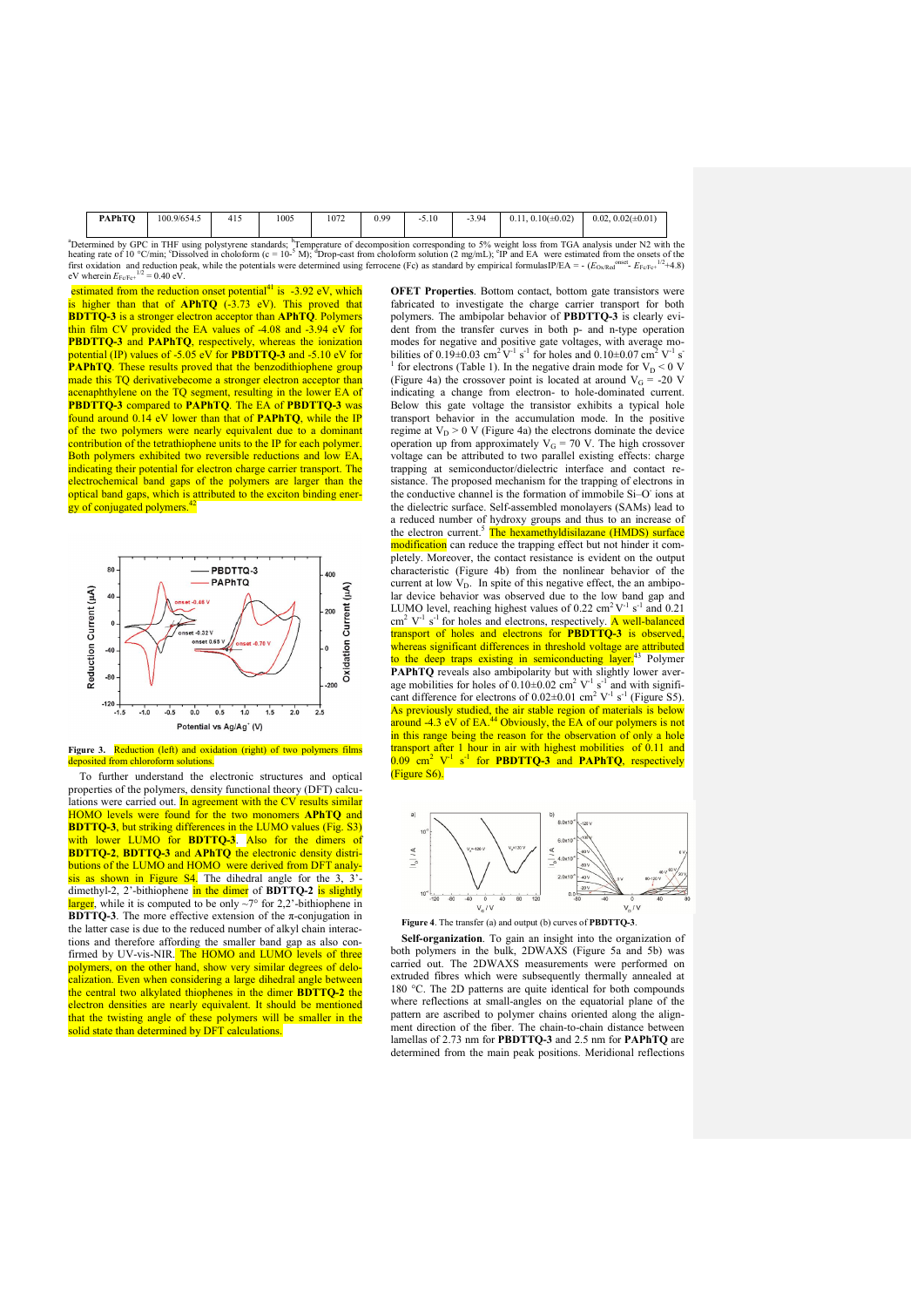corresponding to a d-spacing of 1.80 nm are equal for both systems and are attributed to the length of a single repeat unit. More crucially, wide-angle, equatorial scattering intensities are assigned to a relatively small  $\pi$ -stacking distance of 0.36 nm for both polymers which might be one factor responsible for the good charge carrier transport. However, this reflection is significantly weaker for PAPhTQ than for PBDTTQ-3 (see Figure 4a and 4b), which indicates slightly less ordering, which might be one of the reasons for the lower mobility of PAPhTQ.



Figure 5. 2DWAXS patterns for extruded fibers of a) PBDTTQ-3 and b) **PAPhTQ**. The fiber sample was mounted vertically towards the detector.<br>GIWAXS patterns for c) **PBDTTQ-3** and d) **PAPhTQ** thin films. SFM topography images of **PBDTTQ-3** (e) and **PAPhTQ** (f) thin film in the transitorchannel. The RMS roughness values are 1.3 nm for PBDTTQ-3 film and 3.3 nm for PAPhTQ film, respectively.

 To understand the surface organization and morphology in thin film, GIWAXS and SFM were additionally performed (Figure 5c-5f). For these measurements the same procedure for the film preparation was used as for the transistor devices. The GIWAXS pattern for PBDTTQ-3 reveals only one isotropic reflection which correlates well with the chain-to-chain spacing of 2.73 nm of randomly arranged lamellas towards the surface. The thin film of PAPhTQ displays a slightly higher order and enhanced orientation of the polymer chains. The meridional scattering intensity at  $q_{xy} = 0 \text{ Å}^{-1}$  and  $q_z = 0.27 \text{ Å}^{-1}$  is attributed to the chain-to-chain spacing of 2.33 nm of edge-on arranged polymer backbones. The reflection at  $q_{xy}$  =0.31 Å<sup>-1</sup> and  $q_z$  = 0 Å<sup>-1</sup> corresponds to the length of a single repeat unit. In both cases, the HMDS modified silicon dioxide surface slightly decreases the chain-to-chain distance, however, the lack of a  $\pi$ -stacking reflection is an evidence for poor packing of the polymers on the surface in comparison to the bulk. This indicates that strong  $\pi$ - $\pi$  stacking may not be always necessary for reaching high charge carrier mobilities. Some high performing semiconducting polymers also were reported with less ordered or disordered morphology.<sup>45-48</sup> In order to investigate the film structure in the nanometer scale we performed SFM on films obtained after drop-casting and annealing at 180 °C (Figure 5e and 5f). The root-mean-square (RMS) surface roughness of the PAPhTQ film was determined to be 3.3 nm being significantly higher than that one of a **PRDTTO-3** film  $(RMS = 1.3 \text{ nm})$ . This difference indicates that PBDTTQ-3 shows better order at the air interface. As reported in the literature, a high surface roughness indicates that large domains form an only non-uniform transport layer are limiting the conduction. On the other hand, smoother

polymer films provide a higher uniformity due to smaller grain microstructures and finally higher charge carrier mobilities.<sup>49</sup> This may be a reason why **PBDTTQ-3** has a higher mobility than PAPhTQ.

#### **CONCLUSION**

 In summary, we have presented two new D-A copolymers based on an extended TQ core with a high molecular weight and good solubility in common solvents. Changing the electron-donor of the fused aromatic system from acenaphthylene to benzodithiophene in the TQ moiety plays a significant role on the optoelectronic properties and the device performance. PBDTTQ-3 exhibits balanced ambipolar charge carrier transport with transistor mobilities up to 0.22 cm<sup>2</sup> V<sup>-1</sup> s<sup>-1</sup> for holes and 0.21 cm<sup>2</sup> V<sup>-1</sup> s<sup>-1</sup> for electrons. To the best of our knowledge, these values are the highest among TQ-containing semiconductors. Interestingly, these mobilities were obtained for a quite disordered thin film as evident from GIWAXS measurements. A high performance of a disordered conjugated polymer might bear great potential for rollto-roll printing, in which the microstructure and packing need to be less sensitive towards rapid processing conditions.

# ASSOCIATED CONTENT

#### Supporting Information

Detail of materials characterization and the spectra of TGA, cyclic voltammograms and NMR. This material is available free of charge via the Internet at http://pubs.acs.org.

# AUTHOR INFORMATION

### Corresponding Author

\*(M. B.) martin.baumgarten@mpip-mainz.mpg.de

#### Notes

The authors declare no competing financial interests.

# ACKNOWLEDGMENT

This work is supported by SFB-TR49. C. An and D. Li gratefully acknowledge the China Scholarship Council (CSC) for offering a Scholarship. T. M. and M. Li acknowledge the ERC Advanced Grant NANOGRAPH (AdG-2010-267160).

#### **REFERENCES**

 (1) Kelley, T. W.; Baude, P. F.; Gerlach, C.; Ender, D. E.; Muyres, D.; Haase, M. A.; Vogel, D. E.; Theiss, S. D. *Chem. Mater.* 2004, *16*, 4413. (2) Forrest, S. R. *Nature* 2004, *428*, 911.

(3) Tsao, H. N.; Cho, D. M.; Park, I.; Hansen, M. R.; Mavrinskiy, A.; Yoon, D. Y.; Graf, R.; Pisula, W.; Spiess, H. W.; Müllen, K. *J. Am. Chem. Soc.* 2011, *133*, 2605.

(4) Capelli, R.; Toffanin, S.; Generali, G.; Usta, H.; Facchetti, A.; Muc-cini, M. *Nat. Mater.* 2010, *9*, 496.

(5) Chua, L.-L.; Zaumseil, J.; Chang, J.-F.; Ou, E. C. W.; Ho, P. K. H.; Sirringhaus, H.; Friend, R. H. *Nature* 2005, *434*, 194.

(6) Steckler, T. T.; Zhang, X.; Hwang, J.; Honeyager, R.; Ohira, S.; Zhang, X.-H.; Grant, A.; Ellinger, S.; Odom, S. A.; Sweat, D.; Tanner, D. B.; Rinzler, A. G.; Barlow, S.; Brédas, J.-L.; Kippelen, B.; Marder, S. R.; Reynolds, J. R. *J. Am. Chem. Soc.* 2009, *131*, 2824.

(7) Fan, J.; Yuen, J. D.; Wang, M. F.; Seifter, J.; Seo, J. H.; Mohebbi, A. R.; Zakhidov, D.; Heeger, A.; Wudl, F. *Adv. Mater.* 2012, *24*, 2186.

(8) Yuen, J. D.; Fan, J.; Seifter, J.; Lim, B.; Hufschmid, R.; Heeger, A. J.; Wudl, F. *J. Am. Chem. Soc.* 2011, *133*, 20799.

(9) Chen, H.; Guo, Y.; Mao, Z.; Yu, G.; Huang, J.; Zhao, Y.; Liu, Y. *Chem. Mater.* 2013, *25*, 3589.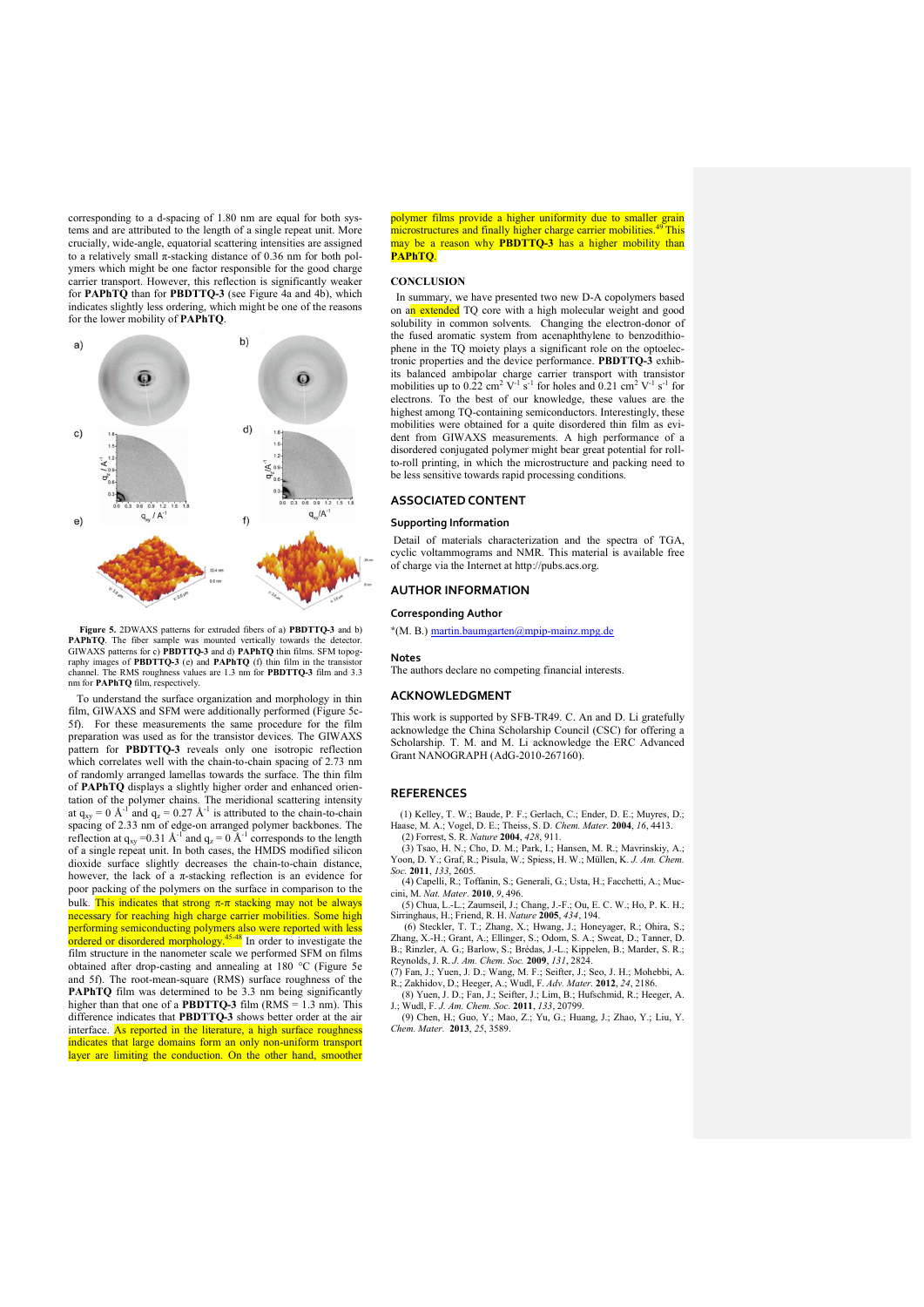(10) Chen, Z. Y.; Lee, M. J.; Ashraf, R. S.; Gu, Y.; Albert-Seifried, S.; Nielsen, M. M.; Schroeder, B.; Anthopoulos, T. D.; Heeney, M.; McCulloch, I.; Sirringhaus, H. Adv. Mater. 2012, 24, 647.<br>(11) Sonar, P.; Foong, T. R. B.; Singh, S. P.; Li, Y. N.; Dodabalapur, (11) Sonar, P.; Foong, T. R.

- (12) Lee, J.; Han, A. R.; Yu, H.; Shin, T. J.; Yang, C.; Oh, J. H. *J. Am.*
- *Chem. Soc.* 2013, *135*, 9540. (13) Lei, T.; Dou, J. H.; Ma, Z. J.; Yao, C. H.; Liu, C. J.; Wang, J. Y.;
- Pei, J. *J. Am. Chem. Soc.* 2012, *134*, 20025. (14) Lei, T.; Dou, J.-H.; Cao, X.-Y.; Wang, J.-Y.; Pei, J. *Adv. Mater.*
- 2013, *25*, 6589. (15) Kitamura, C.; Tanaka, S.; Yamashita, Y. *Chem. Mater.* 1996, *8*, 570.
- (16) Inganäs, O.; Zhang, F. L.; Andersson, M. R. *Acc. Chem. Res.* 2009, *42*, 1731.
- (17) Chen, M. X.; Perzon, E.; Robisson, N.; Jönsson, S. K. M.; Anders-
- son, M. R.; Fahlman, M.; Berggren, M. *Synth. Met.* 2004, *146*, 233. (18) Admassie, S.; Inganäs, O.; Mammo, W.; Perzon, E.; Andersson, M. R. *Synth. Met.* 2006, *156*, 614.
- (19) Cheng, K.-F.; Chueh, C.-C.; Lin, C.-H.; Chen, W.-C. *J. Polym.*
- Sci. Part A: Polym. Chem. 2008, 46, 6305.<br>(20) Sun, M.; Jiang, X.; Wang, L.; He, C.; Du, B.; Yang, R.; Cao, Y. J.<br>Polym. Sci. Part A: Polym. Chem. 2008, 46, 3007.<br>(21) Yi, H.; Johnson, R. G.; Iraqi, A.; Mohamad, D.; Royce,
- 
- (22) Yu, C.-Y.; Chen, C.-P.; Chan, S.-H.; Hwang, G.-W.; Ting, C. *Chem. Mater.* 2009, *21*, 3262. (23) Zoombelt, A. P.; Fonrodona, M.; Wienk, M. M.; Sieval, A. B.;
- Hummelen, J. C.; Janssen, R. A. J. *Org. Lett.* **2009**, *11*, 903.<br>(24) Cai, T.; Zhou, Y.; Wang, E.; Hellström, S.; Zhang, F.; Xu, S.;<br>Inganäs, O.; Andersson, M. R. *Sol. Energy Mater. Sol. Cells* **2010**, 94,
- 1275.
- (25) Inganäs, O.; Zhang, F.; Tvingstedt, K.; Andersson, L. M.; Hell-ström, S.; Andersson, M. R. *Adv. Mater.* 2010, *22*, E100. (26) Zhang, X.; Steckler, T. T.; Dasari, R. R.; Ohira, S.; Potscavage, W.
- J.; Tiwari, S. P.; Coppee, S.; Ellinger, S.; Barlow, S.; Bredas, J.-L.; Kippe-len, B.; Reynolds, J. R.; Marder, S. R. *J. Mater. Chem.* 2010, *20*, 123.
- (27) Dallos, T.; Beckmann, D.; Brunklaus, G.; Baumgarten, M. *J. Am. Chem. Soc.* 2011, *133*, 13898.
- (28) Dexter Tam, T. L.; Salim, T.; Li, H.; Zhou, F.; Mhaisalkar, S. G.; Su, H.; Lam, Y. M.; Grimsdale, A. C. *J. Mater. Chem.* 2012, *22*, 18528. (29) Lee, Y.; Jo, W. H. *J. Phys. Chem. C* 2012*, 116*, 8379.
- (30) Keshtov, M. L.; Marochkin, D. V.; Kochurov, V. S.; Khokhlov, A. R.; Koukaras, E. N.; Sharma, G. D. *Polym. Chem.* 2013, *4*, 4033.
- (31) Steckler, T. T.; Fenwick, O.; Lockwood, T.; Andersson, M. R.;
- Cacialli, F. *Macromol. Rapid Commun.* **2013**, 34, 990.<br>
(32) Steckler, T. T.; Henriksson, P.; Mollinger, S.; Lundin, A.; Salleo,<br>
A.; Andersson, M. R. J. Am. Chem. Soc. **2013**, 136, 1190.<br>
(33) An, C.; Puniredd, S. R.; G
- 
- Baumgarten, M. *Macromolecules* **2014**, 47, 979.<br>(34) Beaujuge, P. M.; Tsao, H. N.; Hansen, M. R.; Amb, C. M.; Risko,<br>C.; Subbiah, J.; Choudhury, K. R.; Mavrinskiy, A.; Pisula, W.; Bredas, J.<br>L.; So, F.; Müllen, K.; Reynod
- (35) Chen, H.; Guo, Y.; Yu, G.; Zhao, Y.; Zhang, J.; Gao, D.; Liu, H.;
- Liu, Y. *Adv. Mater.* 2012, *24*, 4618.
- (36) Osaka, I.; Shimawaki, M.; Mori, H.; Doi, I.; Miyazaki, E.; Ko-ganezawa, T.; Takimiya, K. *J. Am. Chem. Soc.* 2012, *134*, 3498. (37) Pisula, W.; Kastler, M.; Wasserfallen, D.; Pakula, T.; Müllen, K. *J.*
- *Am. Chem. Soc.* 2004, *126*, 8074. (38) F. A. Arroyave, C. A. Richard, J. R. Reynolds, Organic Letters  $2012, 14, 6138.$
- (39) H. Goto, K. Akagi, *Angew. Chem. Int. Edit.* 2005, *44*, 4322. (40) Guo, X.; Puniredd, S. R.; Baumgarten, M.; Pisula, W.; Müllen, K.
- *Adv. Mater.* 2013, *25*, 5467.
- (41) Bredas, J. –L. *Mater. Horiz*., 2014, *1*, 17.
- (42) Sariciftci, N. S. Primary Photoexcitations in Conjugated Poly-
- mers:Molecular Excitons vs Semiconductor Band Model; World Scientific:Singapore, 1997. (43) Braga, D.; Horowitz, G. *Adv. Mater.* 2009, *21*, 1473.
- (44) Jones, B. A.; Facchetti, A.; Wasielewski, M. R.; Marks, T. J. *J. Am. Chem. Soc.*2007*, 129,* 15259*.*
- (45) Osaka, I.; Zhang, R.; Sauvé, G. v.; Smilgies, D.-M.; Kowalewski, T.; McCullough, R. D. *J. Am. Chem. Soc.* 2009, *131*, 2521.
- (46) Osaka, I.; Zhang, R.; Liu J.; Smilgies, D.-M.; Kowalewski, T.; McCullough, R. D. *Chem. Mater*. 2010, *22*, 4191.

(47) Yuen, J. D.; Kumar, R.; Zakhidov, D.; Seifter, J.; Lim, B.; Hee-ger, A.; Wudl, F. *Adv. Mater.* 2011, *23*, 3875.

(48) Ko, S.; Verploegen, E.; Hong, S.; Mondal, R.; Hoke, E. T.; Toney, M. F.; McGehee, M. D.; Bao, Z. *J. Am. Chem. Soc.* 2011, *133*, 16722. (49) Liu, J.; Zhang, R.; Osaka, I.; Mishra, S.; Javier, A. E.; Smilgies, D.- M.; Kowalewski, T.; McCullough, R. D. *Adv. Funct. Mater.* 2009, *19*,  $3427$